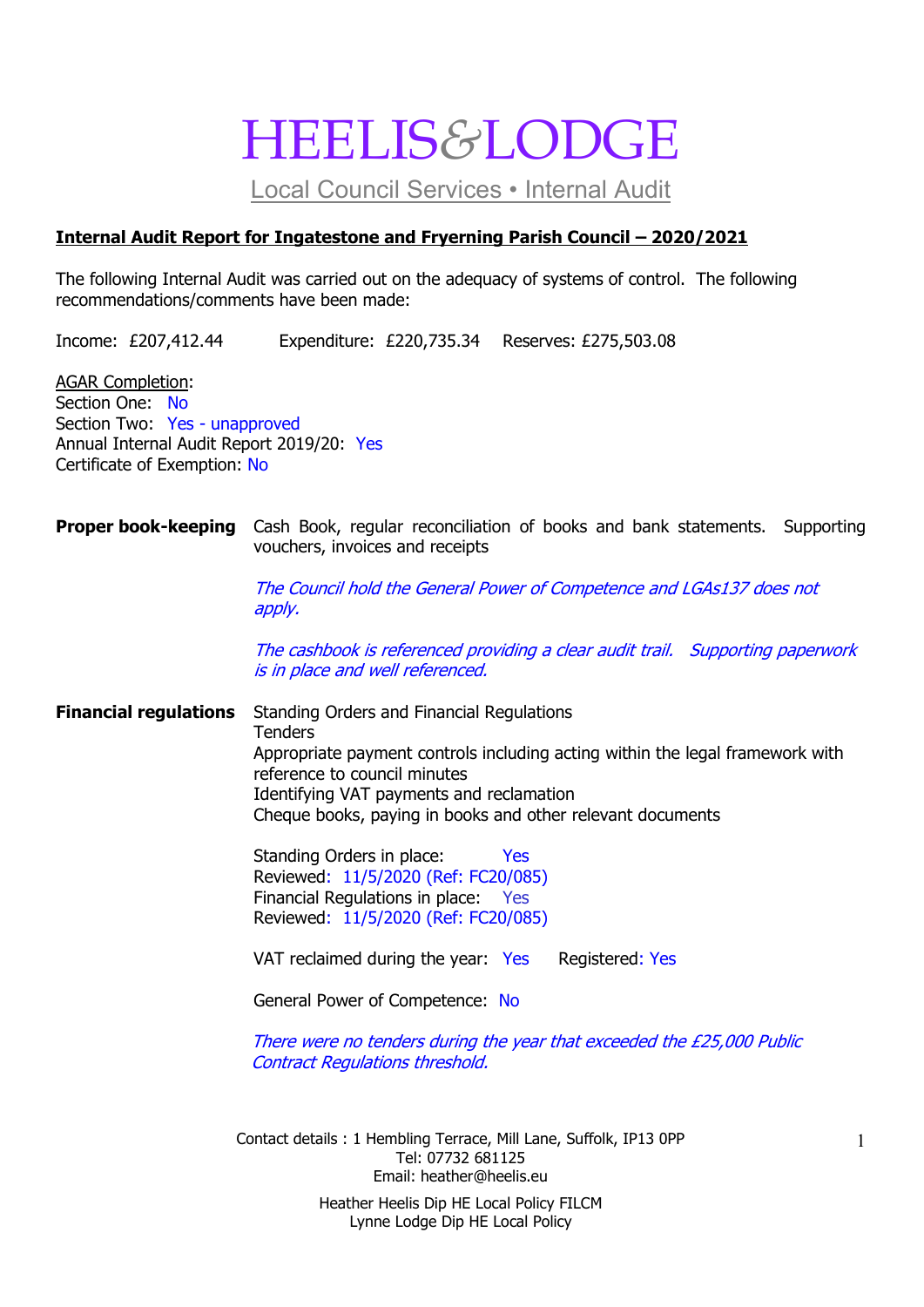The Reserves Policy was reviewed and approved at a meeting held on 4/3/2021 (Ref: FC21/038).

Committee Terms of Reference were reviewed and approved at a meeting held on 27/4/2020 (Ref: FC20/064).

The following policies were reviewed and approved at a meeting held on 27/4/2020:

Complaints Policy (Ref: FC20/066) Investment Policy (Ref: FC20/067)

Risk Assessment Appropriate procedures in place for the activities of the council Compliance with Data Protection regulations

> Risk Assessment document in place: Yes Data Protection registration: Yes (Ref: Z2055557)

#### Data Protection

 The General Data Protection Regulations have changed and the new Regulations came into force on 25 May 2018. It is likely that this will affect the way in which the Council handles its data. Due to the financial risk associated with the General Data Protection Regulations, the Council have included this in their Risk Assessment.

Privacy Policy published: Yes

 Insurance was in place for the year of audit. The Risk Assessments, including Internal Controls were reviewed at a meeting held on 27/4/2020 (Ref: FC20/065):

- Fryerning Cemetery
- Business Continuity
- Financial
- Fairfield Recreation Ground
- Planning Committee
- Parish Office
- Seymour Pavilion and Field

 The RoSPA play area inspection report was considered at a meeting held on 13/7/2020 (Ref: FA20/040).

 The Council have effective internal financial controls in place. The Clerk provides financial reports to council meetings. Councillors are provided with information to enable them to make informed decisions.

Fidelity Cover: £250,000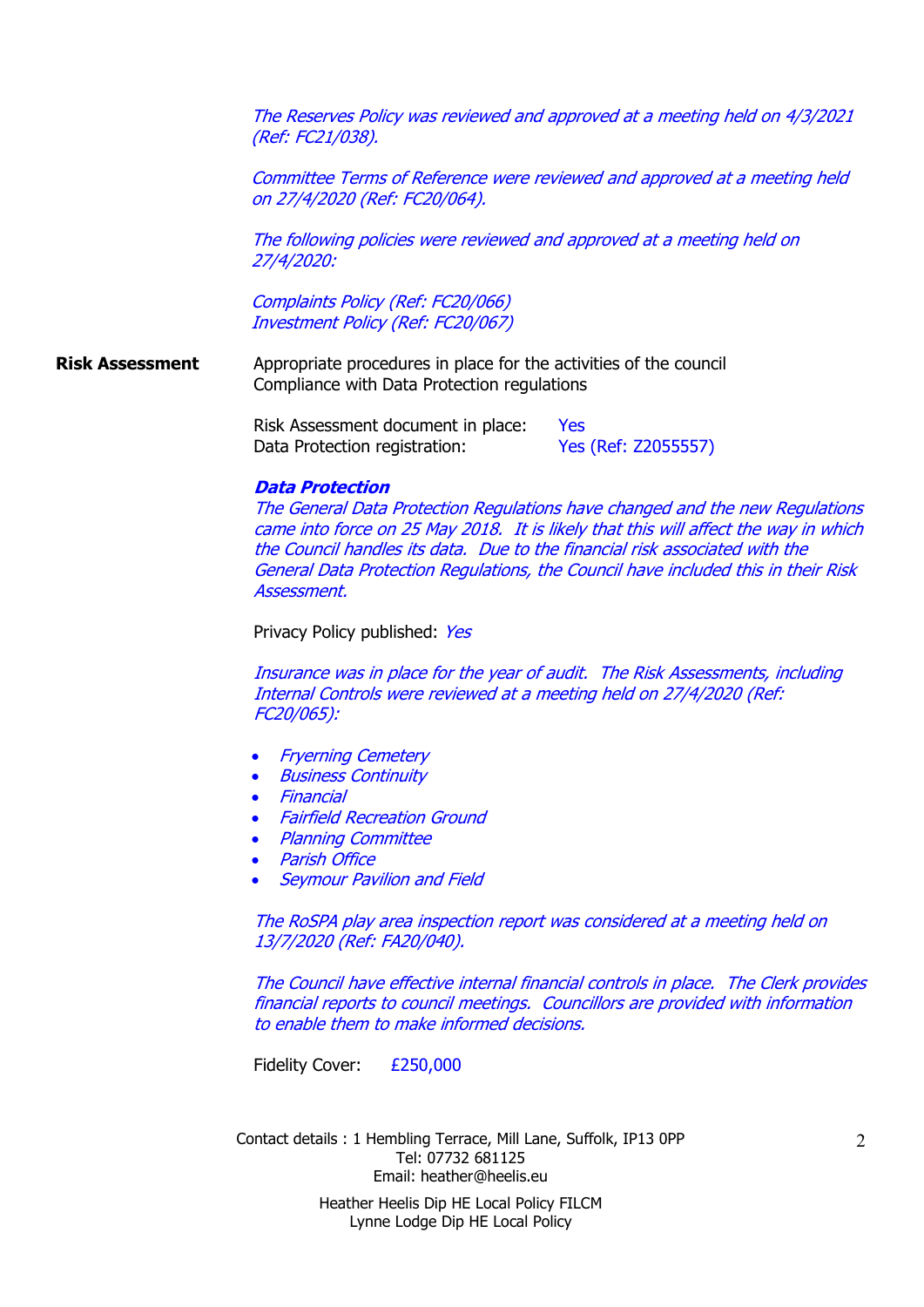The level of Fidelity cover is below the recommended guidelines of year end balances plus 50% of the precept.

 It is noted that Fidelity cover was reviewed in the previous year and deemed adequate.

**Transparency** Under the **Transparency code for smaller authorities**, smaller councils with income/expenditure under £25,000 should publish on their website from 1 April 2015:

> Smaller Council: No Website: www.ingatestone-fryerningpc.gov.uk

The Council is not subject to the requirements of the Transparency Code for smaller Councils. The Transparency Code for Councils with a turnover exceeding £200,000 is not covered as part of the Internal Audit.

Under The Accounts & Audit Regulations 2015 15(15) councils must publish on their website:

 External audit report 2019 Annual Return, Section Three Published – Yes

Under The Accounts & Audit Regulations 2015 15(2b) councils must publish on their website:

 Notice of period for the exercise of public rights Published – Yes

Period of Exercise of Public Rights

Start Date 15/6/2020 End Date 24/7/2020

**Budgetary controls** Verifying the budgetary process with reference to council minutes and supporting documents

> Precept: £173,839 (2021-2022) Date: 4/2/2021 (Ref: FC21/023) Precept: £173,839 (2020-2021) Date: 9/1/2020 (Ref: FC20/014)

Effective budgetary procedures are in place. The precept was agreed in full council and the precept decision and amount has been clearly minuted. The Clerk ensures the council are aware of responsibilities, commitments, forward planning and the need for adequate reserves. Budget papers are prepared to ensure councillors have sufficient information to make informed decisions. Budgets are monitored during the year.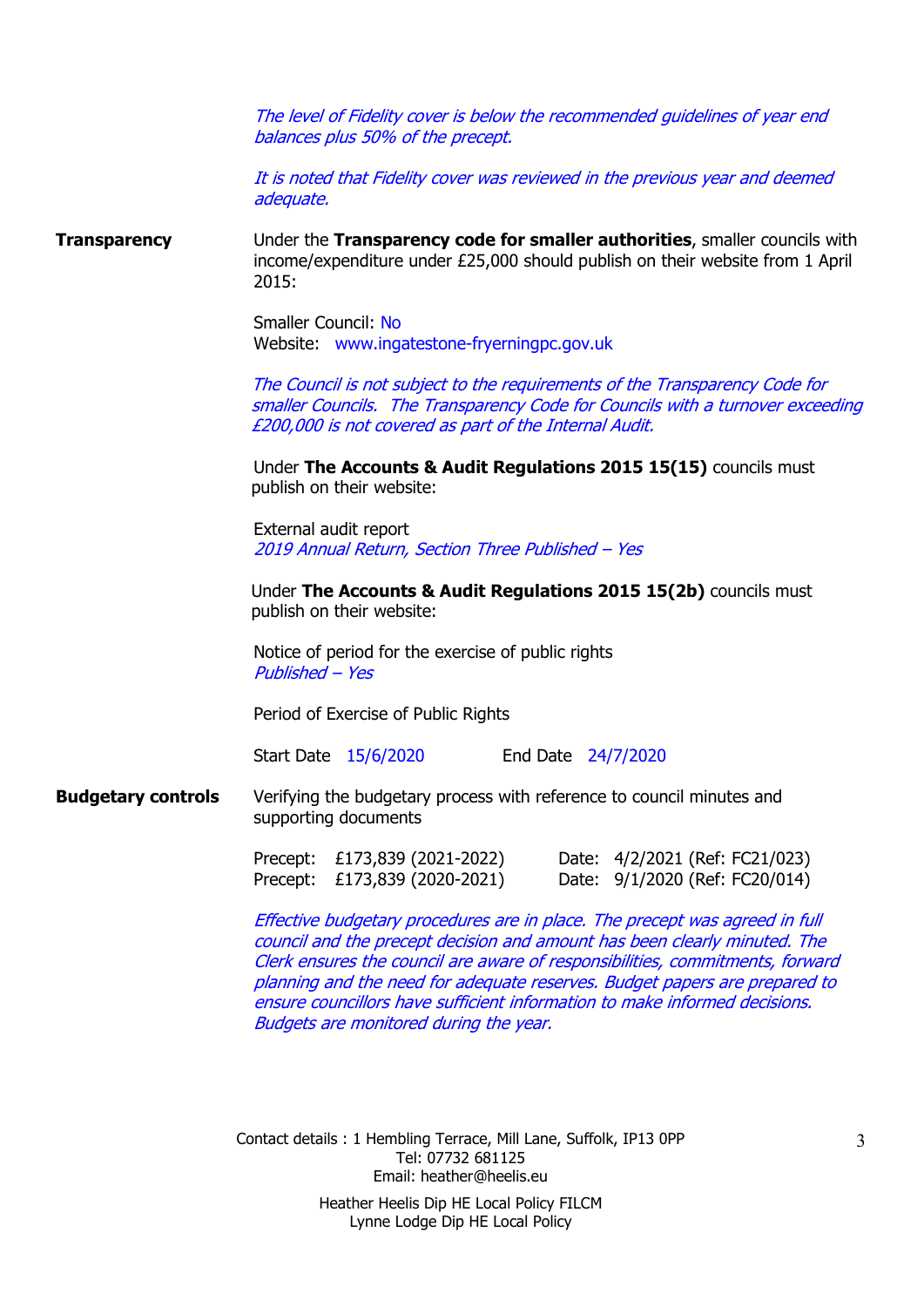| <b>Income controls</b>     | Precept and other income, including credit control mechanisms                                                                                                                                                                                                                                                                               |                                                            |                                                                                                                                                                  |  |  |  |
|----------------------------|---------------------------------------------------------------------------------------------------------------------------------------------------------------------------------------------------------------------------------------------------------------------------------------------------------------------------------------------|------------------------------------------------------------|------------------------------------------------------------------------------------------------------------------------------------------------------------------|--|--|--|
|                            | All were found to be in order. Income controls were checked and income<br>received and banked cross referenced with the Cash Book and bank statements.                                                                                                                                                                                      |                                                            |                                                                                                                                                                  |  |  |  |
| <b>Petty Cash</b>          | Associated books and established system in place                                                                                                                                                                                                                                                                                            |                                                            |                                                                                                                                                                  |  |  |  |
|                            | with vouchers and the cash book.                                                                                                                                                                                                                                                                                                            |                                                            | A satisfactory petty cash system is in place with supporting paperwork. A sample<br>of receipts were examined from April 2020 to March 2021 and cross referenced |  |  |  |
| <b>Payroll controls</b>    | PAYE and NIC in place where necessary.<br>Compliance with Inland Revenue procedures<br>Records relating to contracts of employment                                                                                                                                                                                                          |                                                            |                                                                                                                                                                  |  |  |  |
|                            | PAYE System in place: Yes                                                                                                                                                                                                                                                                                                                   |                                                            |                                                                                                                                                                  |  |  |  |
|                            | The Council continue to operate RTI in accordance with HMRC regulations.<br>Payroll is outsourced. All supporting paperwork is in place and P60s are<br>produced by the payroll provider as part of the year end process.<br>It is noted that the Council undertook a review of salaries at a meeting held on<br>10/9/2020 (Ref:PC20/036).  |                                                            |                                                                                                                                                                  |  |  |  |
|                            |                                                                                                                                                                                                                                                                                                                                             |                                                            |                                                                                                                                                                  |  |  |  |
| <b>Asset control</b>       | Inspection of asset register and checks on existence of assets<br>Cross checking on insurance cover<br>A separate asset register is in place. Values are recorded at cost value. The total<br>value of assets are recorded at £211,636.29. The figure in the asset register<br>corresponds with the figure in Section 2, Box 9 of the AGAR. |                                                            |                                                                                                                                                                  |  |  |  |
|                            |                                                                                                                                                                                                                                                                                                                                             |                                                            |                                                                                                                                                                  |  |  |  |
| <b>Bank Reconciliation</b> | Regularly completed and cash books reconcile with bank statements                                                                                                                                                                                                                                                                           |                                                            |                                                                                                                                                                  |  |  |  |
|                            | All were in order. Bank Reconciliations are carried out regularly. The bank<br>statements reconciled with the end of year accounts and bank reconciliations for<br>all accounts.                                                                                                                                                            |                                                            |                                                                                                                                                                  |  |  |  |
|                            | <b>Bank Balances at 31 March were confirmed as:</b>                                                                                                                                                                                                                                                                                         |                                                            |                                                                                                                                                                  |  |  |  |
|                            | <b>Unity Trust Deposit</b><br><b>Yorkshire BS</b><br><b>Nationwide Saver</b><br><b>Unity Trust Current</b>                                                                                                                                                                                                                                  | <i>xxxx6137</i><br><b>XXXX3207</b><br>xxxx2710<br>xxxx5378 | £80,318.39<br>£86,459.88<br>£86,475.34<br>£21,552.65                                                                                                             |  |  |  |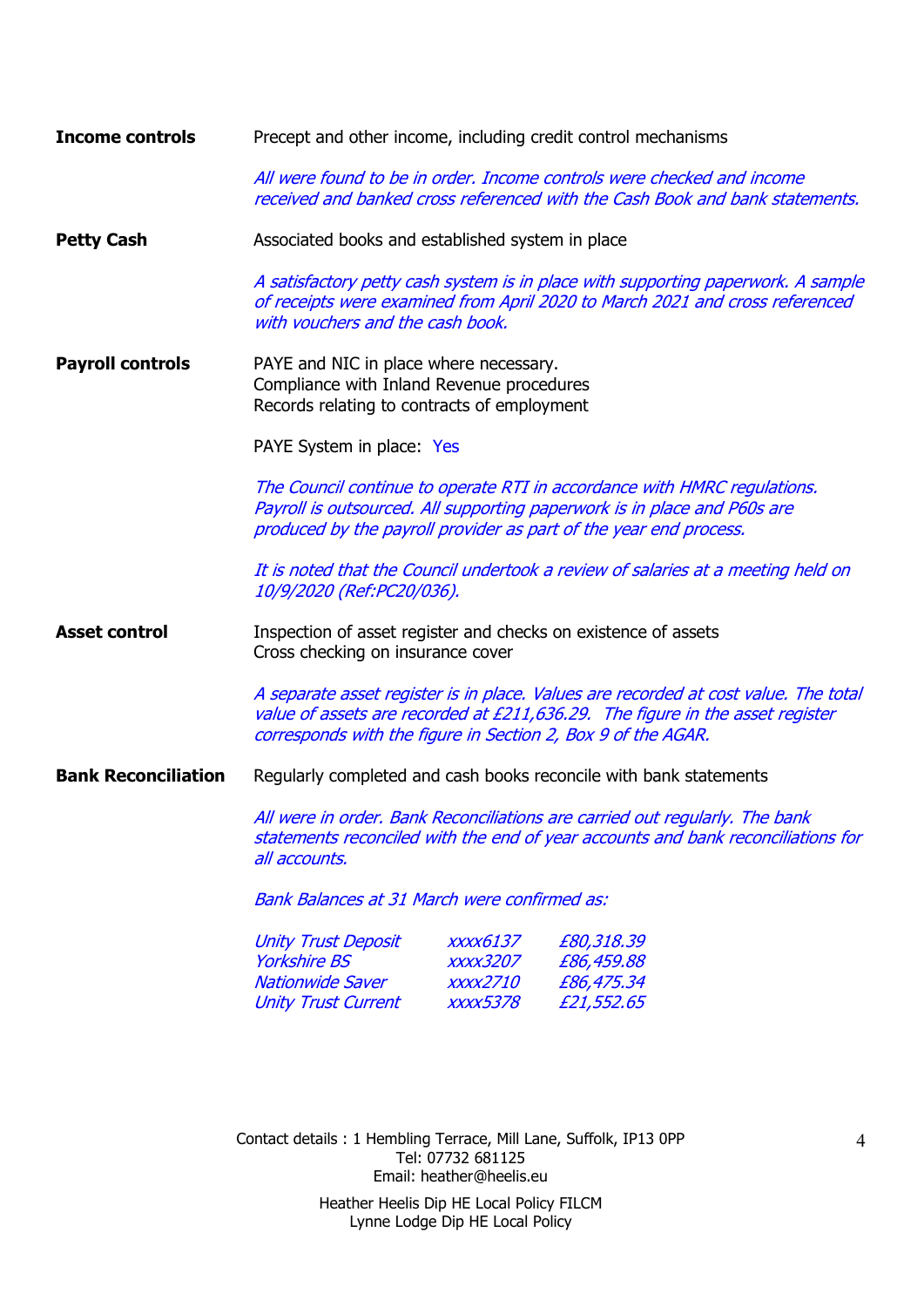| <b>Reserves</b>                            | General Reserves are reasonable for the activities of the Council<br>Earmarked Reserves are identified                                                                                                                                    |  |  |  |  |
|--------------------------------------------|-------------------------------------------------------------------------------------------------------------------------------------------------------------------------------------------------------------------------------------------|--|--|--|--|
|                                            | The Council have adequate general reserves in their year end accounts.                                                                                                                                                                    |  |  |  |  |
| <b>Year-end procedures</b>                 | Appropriate accounting procedures are used and can be followed through from<br>working papers to final documents<br>Verifying sample payments and income<br>Checking creditors and debtors where appropriate.                             |  |  |  |  |
|                                            | End of year accounts are prepared on an Income & Expenditure basis. Creditors<br>and Debtors are identified within the year end accounts.                                                                                                 |  |  |  |  |
|                                            | There is a slight discrepancy in the balance sheet of £303 relating to an<br>outstanding receipt which will affect the draft figures in the AGAR Section 2.<br>The Clerk has corrected the error and will make the necessary adjustments. |  |  |  |  |
| <b>Sole Trustee</b>                        | The Council has met its responsibilities as a trustee                                                                                                                                                                                     |  |  |  |  |
|                                            | The Council is not a sole trustee.                                                                                                                                                                                                        |  |  |  |  |
| <b>Internal Audit</b><br><b>Procedures</b> | The 2020 Internal Audit report was considered by the Council at a meeting held<br>on 11/5/2020 (Ref: FC20/084).                                                                                                                           |  |  |  |  |
| <b>External Audit</b>                      | The External Auditor's report was considered at a meeting held on 6/8/2020<br>(Ref: FC20/137).                                                                                                                                            |  |  |  |  |
|                                            | There were no matters of significance arising from the External Audit.                                                                                                                                                                    |  |  |  |  |

#### Additional Comments/Recommendations

- $\triangleright$  The Annual Parish Council meeting was held on 11/5/2020. The first item of business was the Election of Chairman, in accordance with Standing Orders.
- $\triangleright$  There are no additional comments/recommendations to make in relation to this audit.
- $\triangleright$  I would like to record my appreciation to the Clerk to the Council for her assistance during the course of the audit work

 $\sim$ Zolio

Heather Heelis Heelis & Lodge 15 April 2021